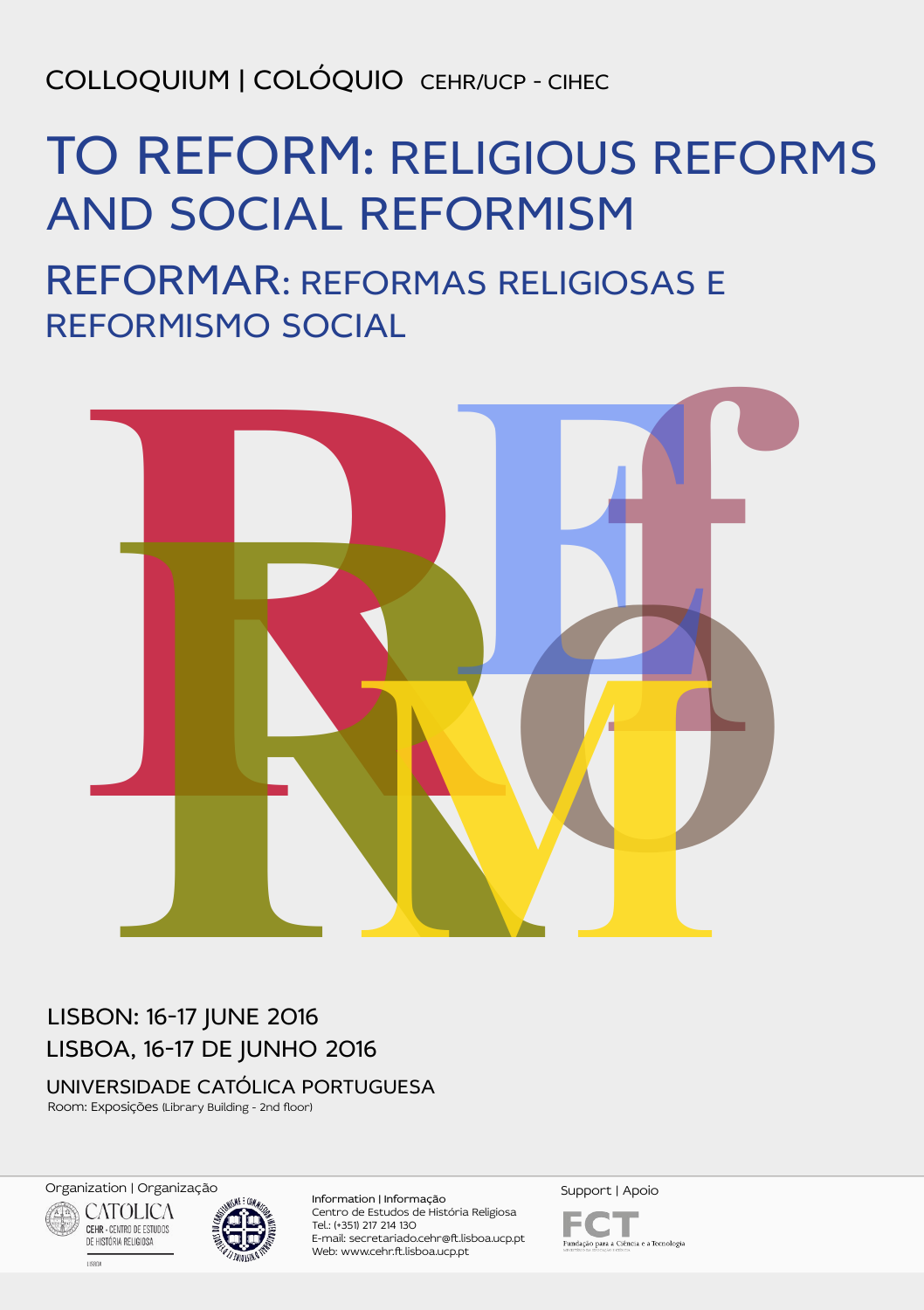# PROGRAMME

#### 16 June (Thursday)

# 09h00 ● Welcome

#### 09h30 ● Opening Session

- $\cdot$  Maria da Glória Garcia (Rector of the UCP)
- · João Duarte Lourenco (Dean of the Faculty of Theology)
- · Anders Jarlert (President of the CIHEC)
- $\cdot$  Bernard Ardura, O. Praem. (President of the Pontificio Comitato di Scienze Storiche, Holy See)
- $\cdot$  Paulo Fontes (Director of the CEHR-UCP)
- 10h00 Conference / Keynote Speaker:
	- · José Adriano Freitas de Carvalho (Portugal) "Antes de Lutero: as reformas da Igreja em Portugal no século XV - anseios e limites"
- 11h00 Coffee break
- 11h30 Panel 1 Medieval Ages

Speakers:

- Hermínia Vilar (Portugal) -"Bishops, reform and concordats in medieval Portugal"
- **PROGRAMME**<br> **RRBAG Opening Season**<br> **RRBAG Opening Season**<br> **RRBAG Opening Season**<br>
 PAD Unit at coverage Obset of the Grad by of Theology)<br>
 Andres Jariert (President of the Gregory Christopher Combinato di<br>
Se · João Luís Fontes and Maria Filomena Andrade (Portugal), "In search of authenticity and rigour: the monastic and conventual reforms in Portugal in late medieval Portugal"

Moderation: Brenda Bolton (UK)

- $12h45$  Lunch
- 14h00 Panel 2 Modern Era

Speakers:

- · António Camões Gouveia (Portugal) "Pratiques religieuses au Portugal, de la Renaissance au Baroque"
- Ana Ruas Alves (Portugal) "A Reforma e a religiosidade feminina no Oriente entre 1721 e 1739"

Moderation: Maria de Lurdes Correia Fernandes (Portugal; Holy See)

- 15h30 Coffee break
- 16h00 Conference and debate:
	- Sergio Rosas (Mexico) "La reforma de la Iglesia: un proyecto eclesiástico en el México independiente (1821-1859)"

Moderation: António Matos Ferreira (Portugal)

- 16h30 Debate
- 17h00 Social Programme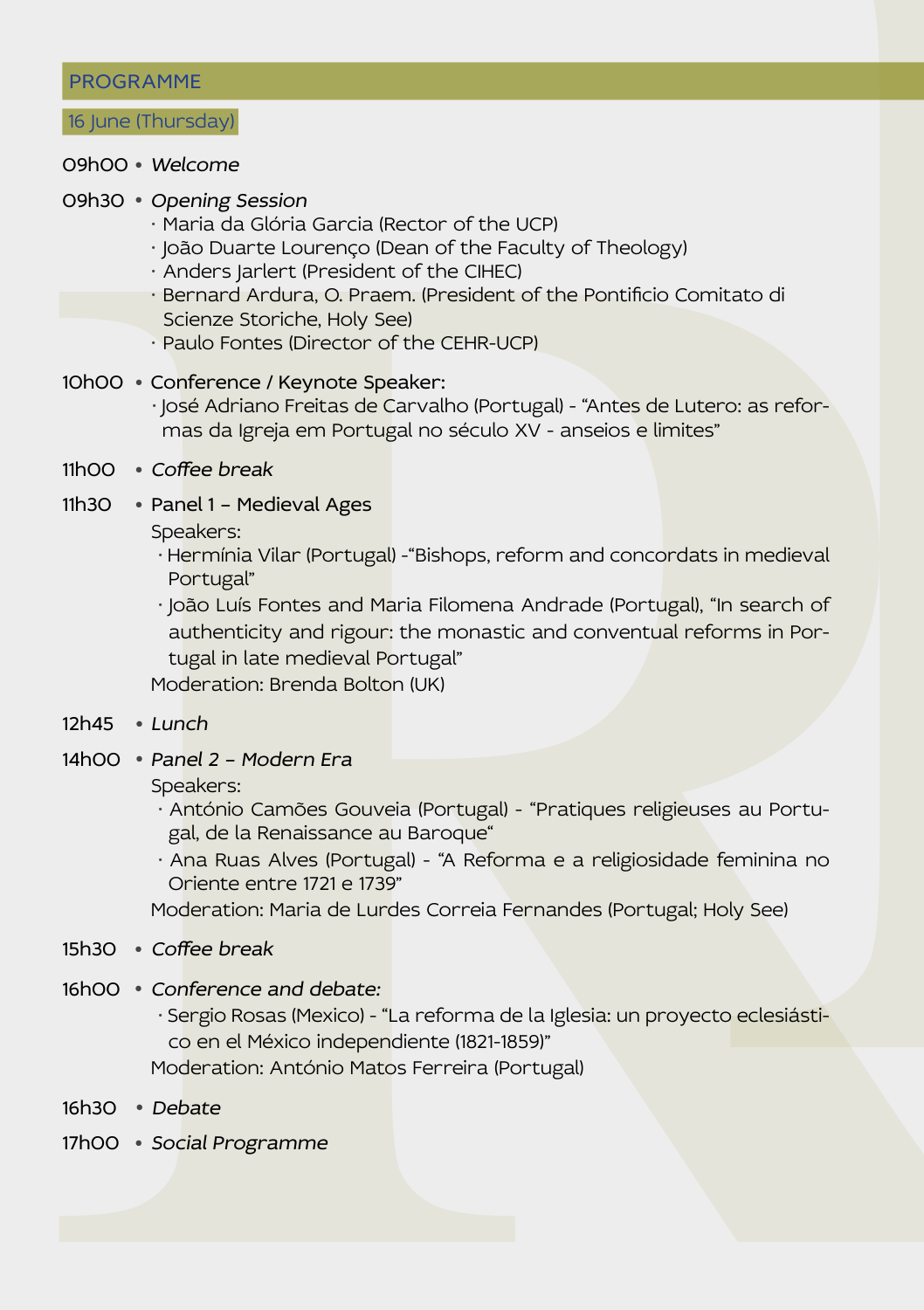17 June (Friday)

#### 09h30 ● Conferences and debate:

Speakers:

- $\cdot$  Anders Jarlert (Sweden) "Piety and modernity in the 19th century: clash or consensus?"
- · Antón Pazos (Spain) "Réformes réussies?: pèlerins, pauvres et malades dans la Compostelle du XIX siècle"

Moderation: Sérgio Ribeiro Pinto (Portugal)

- 10h45 Coffee break
- 11h15 Panel 3 Contemporary Era Speakers:
	- João Miguel Almeida (Portugal) "Portuguese catholics and the political paths to social reforms (1894-1926)"
	- · Paulo Fontes (Portugal) "Social catholicism in Portugal in the 1940's and 1960's'"
	- Tiago Pires Marques (Portugal) "Mental Hygiene and the Catholic Social Reform in the Aftermath of World War II (1945-1968)"
	- Nuno Estêvão Ferreira (Portugal) "The issue of economic development in portuguese Catholicism in the 1960's"

Moderation: Inácia Rezola (Portugal)

- $13hOO + I$ unch
- 14h30 Conferences and debate:

Speakers:

- Hugh McLeod (UK) "Religious reform and social reformism in Europe in the Contemporary Era"
- **Example 18 and debate.**<br>
Species:<br>
Species:<br>
Species: and debate.<br>
Species: and debate.<br>
Anders justices: Sweeten's Triety and modernity in the 19th century:<br>
Anders also Compostelli culture Response (above).<br>
Species:<br>
M ● Gianpaolo Romanato (Italy; Holy See) - "Missioni, istituzioni, culture. Romanizzazione e internazionalizzazione della Chiesa cattolica in età contemporânea"

Moderation: Paulo Fontes (Portugal)

- 16h00 Meeting of the Bureau of CIHEC (members only)
- 19.00h Social Programme